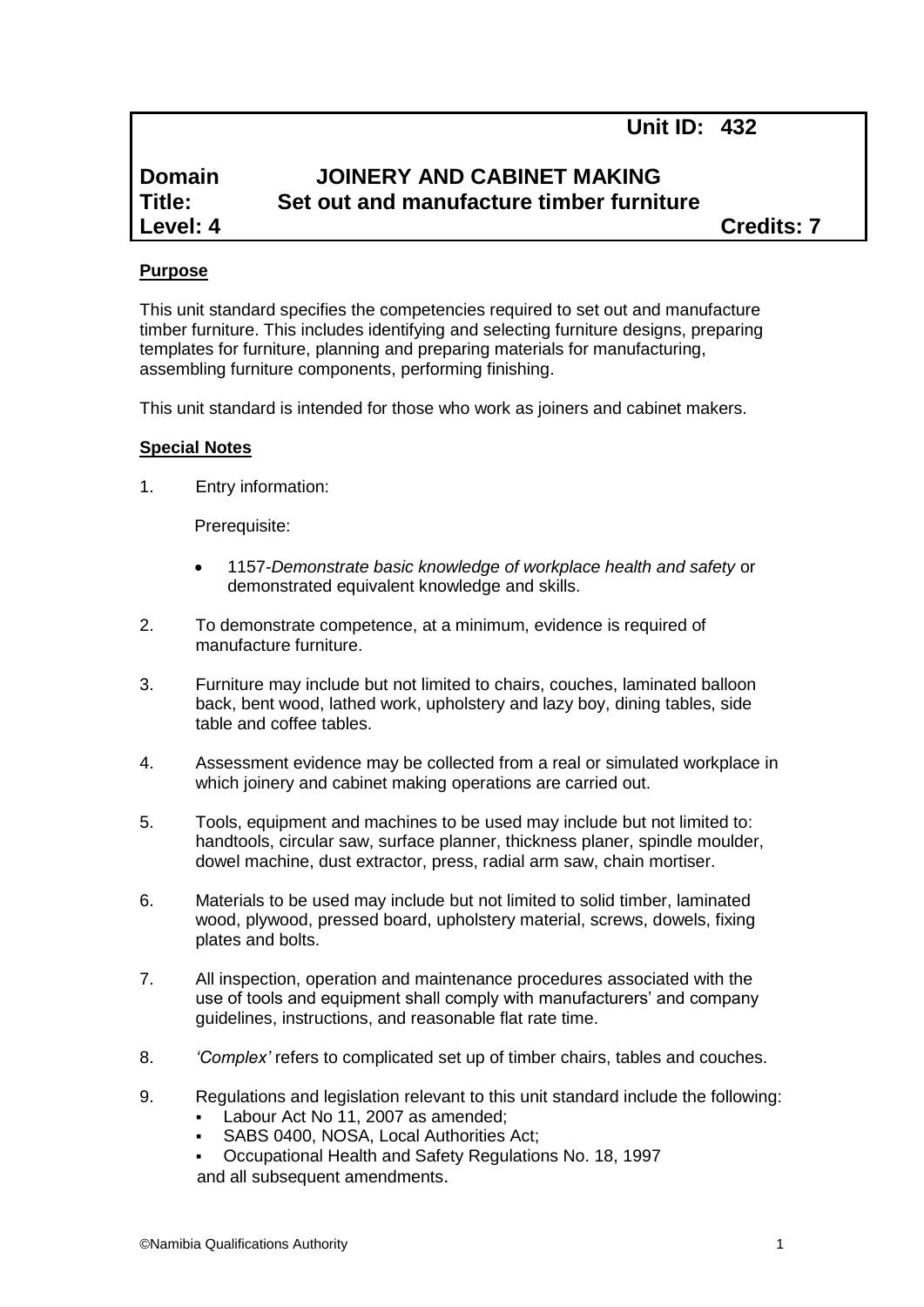## **Quality Assurance Requirements**

This unit standard and others within this subfield may be awarded by institutions which meet the accreditation requirements set by the Namibia Qualifications Authority and the Namibia Training Authority and which comply with the national assessment and moderation requirements. Details of specific accreditation requirements and the national assessment arrangements are available from the Namibia Qualifications Authority on [www.namqa.org](http://www.namqa.org/) and the Namibia Training Authority on [www.nta.com.na.](http://www.nta.com.na/)

# **Elements and Performance Criteria**

## **Element 1: Identify and select furniture designs**

## **Performance criteria**

- 1.1 Designs are selected for different applications and the reasons for selection are explained to clients.
- 1.2 Shapes and designs for timber furniture are recognised, selected for given applications and explained to client.

#### **Element 2: Prepare templates for furniture**

#### **Performance criteria**

- 2.1 Templates are selected and produced in line with specifications.
- 2.2 Templates are used in the manufacturing process in line with specifications.

## **Element 3: Plan and prepare materials for manufacturing**

#### **Performance criteria**

- 3.1 Cutting list is prepared in line with workplace procedures.
- 3.2 Materials are marked off, cut and planed to size.
- 3.3 Mouldings are prepared in line with specifications.
- 3.4 Different joints are made in line with specifications.

#### **Element 4: Assemble furniture components**

#### **Performance criteria**

4.1 Components are assembled to specifications.